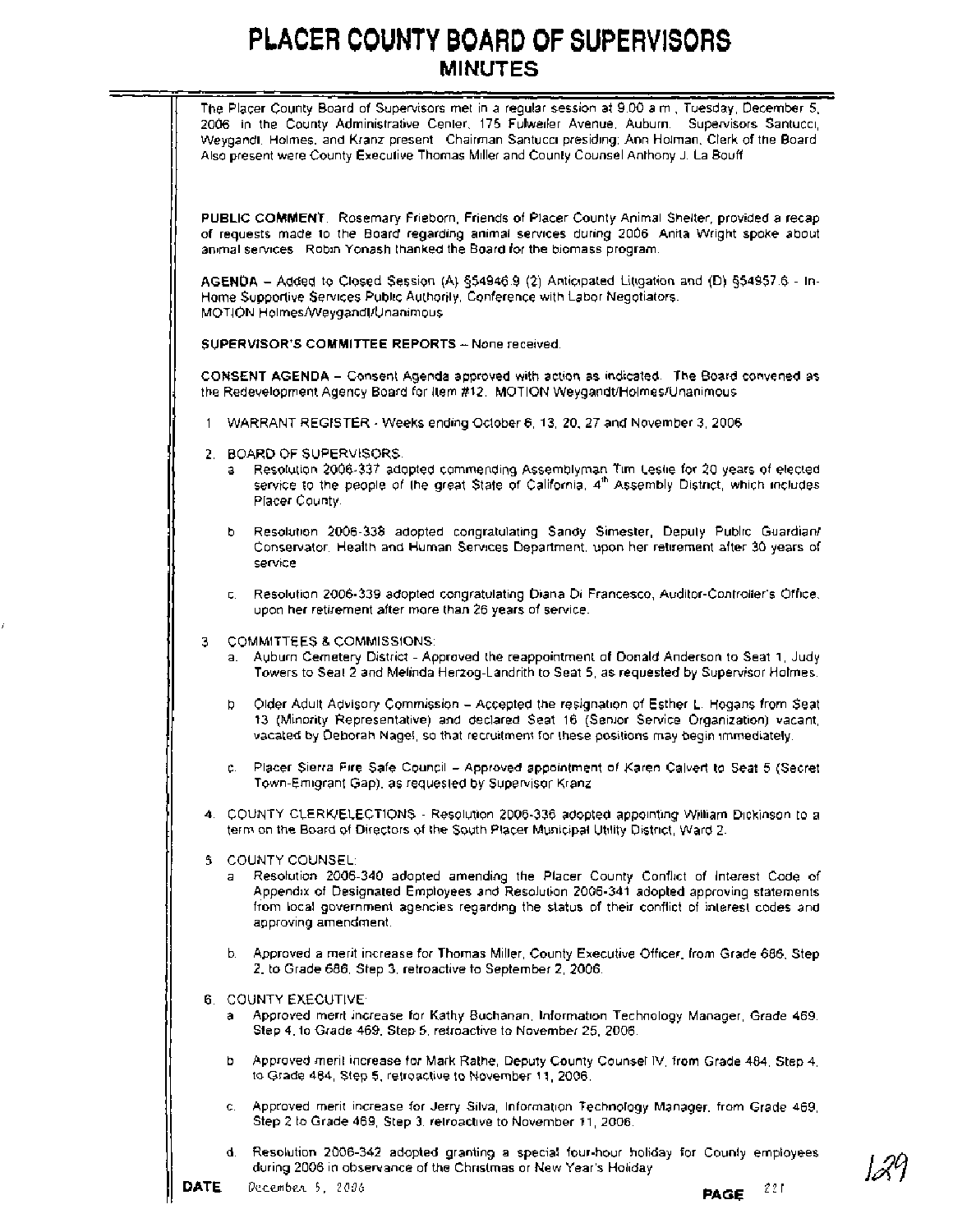|      | 7. FAGILITY SERVICES.<br>Lease Agreement - Approved a lease agreement with the Hall Charitable Remainder Trust for<br>э.<br>Hangar #52 within Building "A" at the Auburn Airport located in Auburn, and authorized the                                                                                                                                                                                                                                         |  |
|------|----------------------------------------------------------------------------------------------------------------------------------------------------------------------------------------------------------------------------------------------------------------------------------------------------------------------------------------------------------------------------------------------------------------------------------------------------------------|--|
|      | Chairman to execute the agreement.                                                                                                                                                                                                                                                                                                                                                                                                                             |  |
|      | - Manhole Lining Rehabilitation. Project #40204/FY 2006/07 - Approved plans and<br>b.<br>specifications, and authorized staff to solicit bids; adopted Resolution 2006-343 authorizing<br>the Facility Services Director to execute the resulting construction contract, in an amount not<br>to exceed \$98,600, upon Risk Management and County Counsel review and approval, and<br>approve any required change orders.                                       |  |
|      | 8 HEALTH & HUMAN SERVICES/COMMUNITY CLINICS - Approved contract with Sulter Medical<br>Foundation, from July 1, 2006 through June 30, 2008, in the amount of \$100,000, for Professional<br>Medical Coverage Hospitalist Services and authorized the Health & Human Services Director to<br>sign the agreement and subsequent amendments.                                                                                                                      |  |
| 9.   | PERSONNEL/CIVIL SERVICE COMMISSION - Ordinance introduced, first reading waived,<br>amending Chapter 3, Section 3.12.010, Appendix 1 and Section 3.12.020, relating to positions<br>within the departments of Administrative Services. Agricultural Commissioner-Sealer of Weights<br>and Measures and the Auditor-Controller                                                                                                                                  |  |
| a    | 10. PROCUREMENT SERVICES - Authorized the Purchasing Manager to sign the following.<br>Bid #9628, De-icing Sand/Public Works - Awarded to Hansen Bros. Enterprises and Teichert<br>Aggregate, in the maximum cumulative blanket purchase order amount of \$112,000.                                                                                                                                                                                            |  |
| b.   | Blanket Purchase Order #13247, BlackBerry Radio/Cell Phones & Service/Countywide -<br>Renewed Countywide blanket purchase order with Nextel, in the maximum amount of<br>\$150,000                                                                                                                                                                                                                                                                             |  |
|      | Blanket Purchase Order #13302, Chlorine & Caustic Soda/Facility Services - Renewed<br>C.<br>blanket purchase order with Sierra Chemical Company, Inc., in the amount of \$80,000.                                                                                                                                                                                                                                                                              |  |
| d    | Blanket Purchase Order #13389, Food Items/Health & Human Services - Renewed blanket<br>purchase order with Sam's Club, in the amount of \$60,000.                                                                                                                                                                                                                                                                                                              |  |
| е    | Blanket Purchase Order #13396, Bio-Zyme Lift Station Maintainer/Facility Services -<br>Renewed blanket purchase order with Brulin & Company, in the maximum amount of \$85,800.                                                                                                                                                                                                                                                                                |  |
| f    | Blanket Purchase Order #13530, Landscape Aggregates/Facility Services - Approved Change<br>Order #2 with Don Robinson Sand & Gravel, in the amount of \$25,000.                                                                                                                                                                                                                                                                                                |  |
|      | g. Contract, Countywide Outlook Migration Training Program/Administrative Services - Awarded<br>to New Horizons Computer Learning Center, in the maximum amount of \$118,395.                                                                                                                                                                                                                                                                                  |  |
| h.   | Qualified List #9068. Computer Technical Support Services/Countywide - Approved a one-<br>year extension.                                                                                                                                                                                                                                                                                                                                                      |  |
| i.   | Request for Proposal #9590, Traffic Signal & Intersection Engineering Services - Adopted a<br>List of Qualified Firms for various projects in Placer County, effective for a three-year period.                                                                                                                                                                                                                                                                |  |
|      | 11. PUBLIC WORKS:<br>a. Abandonment - Resolution 2006-344 adopted abandoning a portion of a Public Utility<br>Easement, Equestrian Easement and Hiking Easement on Lot 14, Walden Woods<br>Subdivision, Unit 1, Granite Bay.                                                                                                                                                                                                                                   |  |
|      | b. Tahoe Regional Planning Agency Bicycle & Pedestrian Master Plan - Approved Resolution<br>2006-345 adopting the Placer County components of the plan in order to establish eligibility<br>for Bicycle Transportation Account funding.                                                                                                                                                                                                                        |  |
| а    | 12 REDEVELOPMENT AGENCY<br>Accepted the Independent Auditor's Report and Financial Statements for Fiscal Year 2005/06.                                                                                                                                                                                                                                                                                                                                         |  |
| b.   | Resolution 2006-346 adopted approving the submission of a \$200,000 Federal Environmental<br>Protection Agency Brownfield Communitywide Assessment Grant Application and adopted<br>Resolution 2006-347 approving the submission of a \$200,000 Site Specific Cleanup<br>Brownfield Grant Application, and authorized the Chief Assistant CEO-Redevelopment<br>Director, or designee to execute all necessary documents subject to Agency Counsel<br>approval. |  |
| DATE | December 5, 2006<br>222<br><b>PAGE</b>                                                                                                                                                                                                                                                                                                                                                                                                                         |  |

 $\bar{\bf{y}}$ 

 $-$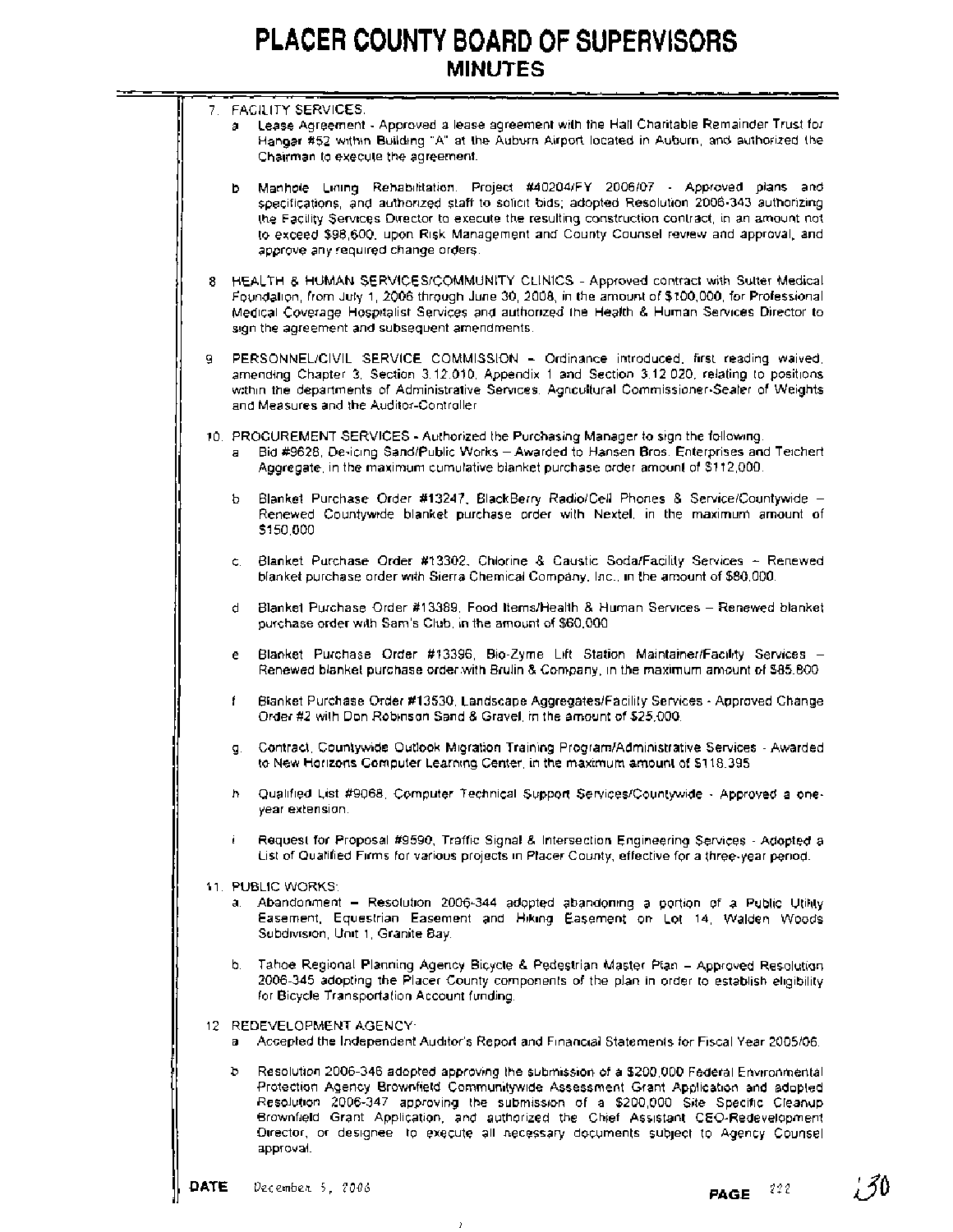$\cdot$ 

 $\equiv$ <u>—</u>

| 13. REVENUE SHARING - In approving the following appropriations, the Placer County Board of<br>Supervisors makes the finding that each and every approved contribution serves a public purpose<br>by promoting the general welfare of the County and its inhabitants; therefore, the County benefits<br>Approved appropriation, in the amount of \$750, in Revenue Sharing monies to Auburn<br>а<br>Chamber of Commerce for the annual Festival of Lights event, as requested by Supervisor<br>Holmes                                                                                                                                                                                                                                                                                                                                                                      |
|----------------------------------------------------------------------------------------------------------------------------------------------------------------------------------------------------------------------------------------------------------------------------------------------------------------------------------------------------------------------------------------------------------------------------------------------------------------------------------------------------------------------------------------------------------------------------------------------------------------------------------------------------------------------------------------------------------------------------------------------------------------------------------------------------------------------------------------------------------------------------|
| b. Approved appropriation, in the amount of \$250, in Revenue Sharing monies to the Auburn<br>Education Foundation for their educational grant program benefiting the students of Auburn<br>Union Elementary School District, as requested by Supervisor Holmes.                                                                                                                                                                                                                                                                                                                                                                                                                                                                                                                                                                                                           |
| c. Approved appropriation, in the amount of \$250, in Revenue Sharing monies to H. Clarke<br>Powers Elementary School for the purchase of a new kiin, as requested by Supervisor<br>Holmes.                                                                                                                                                                                                                                                                                                                                                                                                                                                                                                                                                                                                                                                                                |
| d. Approved appropriation, in the amount of \$500, in Revenue Sharing monies to the Roseville<br>Host Lions Club for its annual Christmas Food Basket Program, as requested by Supervisor<br>Santucci.                                                                                                                                                                                                                                                                                                                                                                                                                                                                                                                                                                                                                                                                     |
| 14 SHERIFF:                                                                                                                                                                                                                                                                                                                                                                                                                                                                                                                                                                                                                                                                                                                                                                                                                                                                |
| Approved agreement with Compudyne, in the amount of \$89,596, to implement the Computer<br>a<br>Aided Dispatch upgrade and authorize the Purchasing Manager to execute                                                                                                                                                                                                                                                                                                                                                                                                                                                                                                                                                                                                                                                                                                     |
| b. Approved the purchase of a wireless Radio Internet Protocol System, in an amount not to<br>exceed \$56,000, and a server, in the estimated amount of \$6,500, and authorize the Purchasing<br>Manager to execute related documents.                                                                                                                                                                                                                                                                                                                                                                                                                                                                                                                                                                                                                                     |
| Declared British armored vehicle as surplus and authorized its transfer to Plumas County<br>C.                                                                                                                                                                                                                                                                                                                                                                                                                                                                                                                                                                                                                                                                                                                                                                             |
| Sheriff's Department.<br>""End of Consent Agenda""                                                                                                                                                                                                                                                                                                                                                                                                                                                                                                                                                                                                                                                                                                                                                                                                                         |
|                                                                                                                                                                                                                                                                                                                                                                                                                                                                                                                                                                                                                                                                                                                                                                                                                                                                            |
| BOARD OF SUPERVISORS - Presentation of Resolution 2006-337 commending Assemblyman Tim<br>Leslie for 20 years of elected service to the people of the great State of California, 4 <sup>th</sup> Assembly<br>District, which includes Placer County.                                                                                                                                                                                                                                                                                                                                                                                                                                                                                                                                                                                                                        |
| COUNTY EXECUTIVE/ECONOMIC DEVELOPMENT - Presentation to Ed Moore, United States<br>Forest Service, Recreation Assistant for the American River District of the Tahoe National Forest, from<br>David Snyder, Director of Economic Development, of the Federal Public Employee of the Year from the<br>12th annual California On-Location Awards program in Los Angeles in October.                                                                                                                                                                                                                                                                                                                                                                                                                                                                                          |
| COUNTY EXECUTIVE/CAPITAL FACILITIES IMPACT FEE - Public hearing to consider adoption of a<br>new Capital Facilities Impact Fee for Animal Services facilities, made findings relative to<br>implementation of the fee, adopt a resolution approving the supporting documents for the Animal<br>Service Capital Facility Impact Fee; adopt a resolution setting the Animal Services Capital Facility<br>Impact Fees within the County, and made a formal request to Placer County city/town councils to adopt<br>the new Animal Services Impact Fee in their jurisdictions<br>MOTION Weygandt/Holmes/Unanimous VOTE 3:0 (Kranz temporarily absent) to continue the<br>public hearing to January 23, 2007 at 10:30 a.m.                                                                                                                                                      |
| Holly Heinzen, Assistant County Executive, explained that noticing for this item and documentation was<br>made available for review as prescribed by the law. There was a miscommunication as to what would<br>be available on the web site and as a result a number of constituents have requested a 30-day<br>continuance. She said it would not pose a problem to defer this item until January 23, 2007. No one<br>from the public opposed continuing the item.                                                                                                                                                                                                                                                                                                                                                                                                        |
| ADMINISTRATIVE SERVICES - Resolution 2006-348 adopted consenting to the assignment of<br>Boulder Ridge Cable TV, dba Starstream Communications, Non-exclusive Cable Television Franchise<br>to Wave Division VI, LLC's dba Wave Broadband to serve communities of North Auburn and Christian<br>Valley MOTION Holmes/Weygandt/Unanimous VOTE 3.0 (Kranz temporarily absent)                                                                                                                                                                                                                                                                                                                                                                                                                                                                                                |
| Clark Moots, Director of Administrative Services, explained Starstream has a non-exclusive cable<br>television franchise to serve the unincorporated areas surrounding the City of Auburn and Colfax,<br>including the communities of North Auburn and Christian Valley. In 2004, the Board approved a 15-<br>year cable television franchise with Starstream - Starstream has subsequently advised the County that<br>they have entered into an Asset Purchse Agreement providing for the acquisition by Wave Division VI<br>of Starstream's cable lelevision systems to serve this area. Mr. Moots talked about Wave Division VI's<br>qualifications and background. Wave Division VI agreed to honor all terms and agreements of the<br>existing franchise and staff has reviewed the company's qualifications and recommends approval of<br>the request for assignment |

 $\sim$ 

1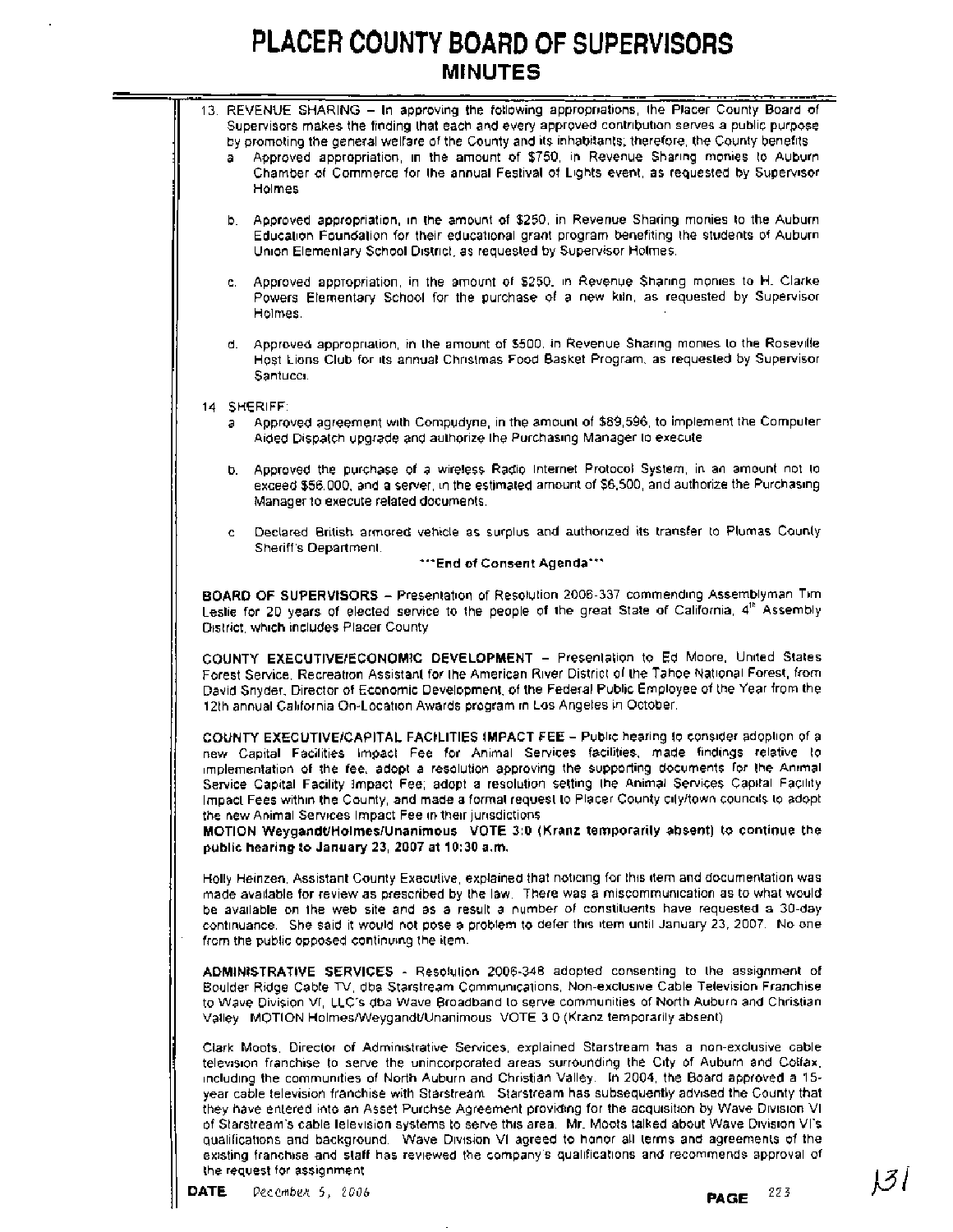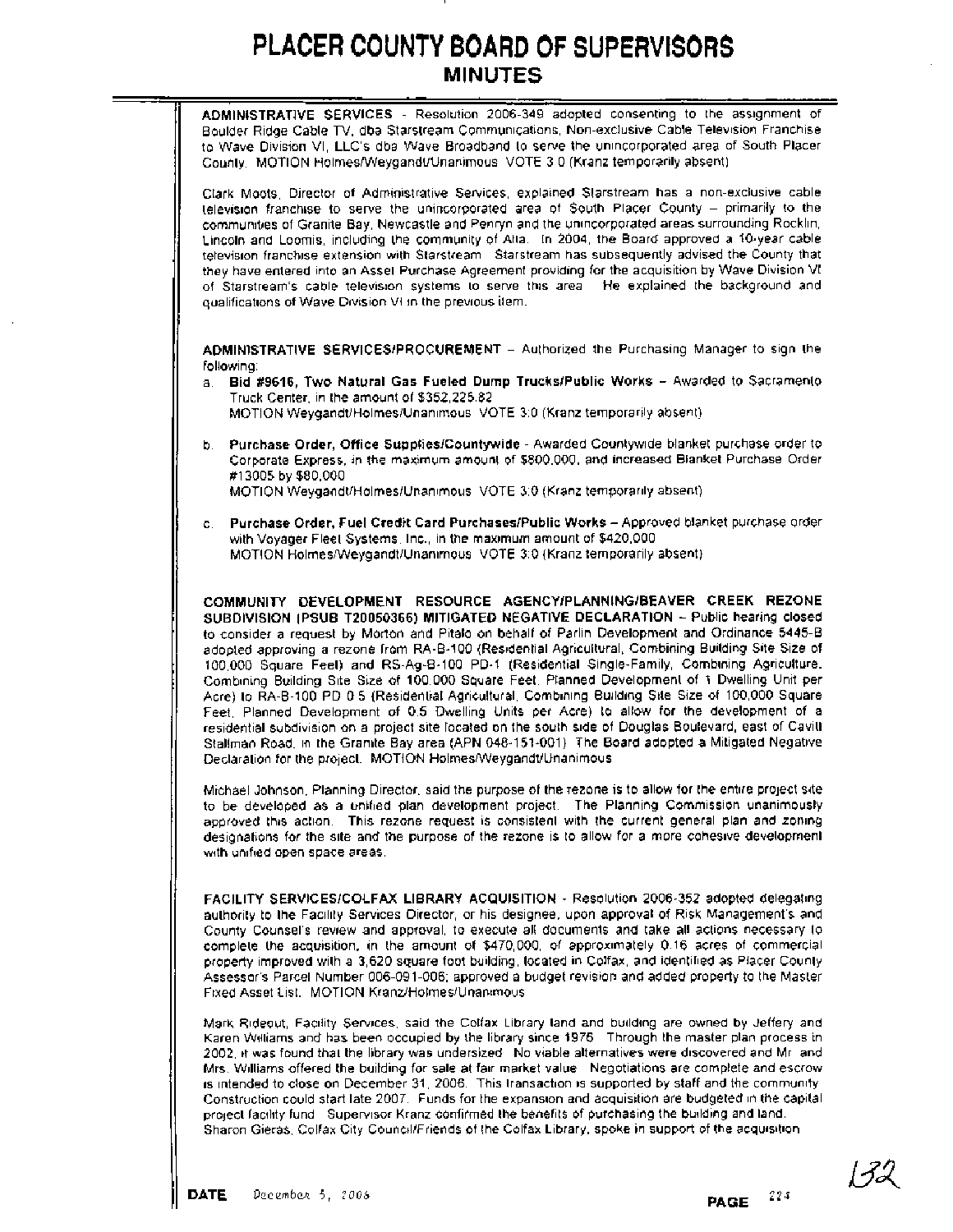**BOARD OF SUPERVISORS** - Presentation of Resolution 2006-338 congratulating Sandy Simester, Deputy Public Guardian/Conservator, Health and Human Services Department, upon her retirement after 30 years of service.

**PERSONNELIEMPLOYEE SERVICE AWARDS** - Presentation of Employee Service Awards to employees with 20 or more years of service, followed by a reception in Conference Room A.

**HEALTH** & **HUMAN SERVICESICHILDREN'S SYSTEM OF CARE** - Amended Contract #CN012263 with CAPC, from July 1, 2006 through June 30, 2007, in the amount of \$62,832, for a revised total contract amount of \$401,832, adding Supervised Visitation and Team Decision Making Services and authorized the Health & Human Services Director to sign the amendment and subsequent amendments. MOTION Weygandt/Holmes/Unanimous.

Bud Bautista, Children's System of Care Director, said approximately 200 children per month participate in family reunification services with Children's System of Care. The courts frequently order visitation services, due to risk factors to the child, it is required that these visits be performed under supervision This contract would subsidize staff's services. Previously these services were provided by Peace for Families.

Bud Bautista explained the Chlld Abuse Prevention Council (CAPC) helps to coordinate the team decision making process, contacting family, school staff, ministers and others involved. Meetings are held to develop a service plan for Team Decision Making Services.

Chairman Santucci asked about CAPC's performance since July 2006. Mr. Bautista replied CAPC assisted with these services to provide continuity and a request for proposal (RFP) process is anticipated next year.

**HEALTH** & **HUMAN SERVICESICHILDREN'S SYSTEM OF CARE** - Amended Contract #CN012277 with Eastfield Ming Quong, Inc., dba EMQ Children & Family Services, from July 1, 2006 through June 30, 2007, in the amount of \$147,000, for a revised total contract amount of \$281,000, to provide therapeutic behavioral services and family support services and authorized the Health & Human Services Director to sign the amendment and subsequent amendments. MOTION Weygandt/Holmes/Unanimous

Bud Bautista, Children's System of Care Director, explained the current contract assists wlth wraparound services to keep children out of group homes and institutional settings by providing intensive outpatient services. EMQ is one of the statewide leaders in this program and assists with serving approximately 40 children in Placer County. The contract amendment allows for EMQ to provide psychiatric services for the implementation of Therapeutic Behavioral Services (TBS) which is required by Medi-Cal.

**PUBLIC WORKSISTATE ROUTE 65lSUNSET BOULEVARD INTERCHANGE PROJECT, CONTRACT #73268** - Resolution 2006-350 adopted authorizing the Public Works Department to negotiate a professional services agreement with Mark Thomas & Company, Inc., authorizing the Chairman to execute, in the amount not to exceed \$2,500,000, upon County Counsel review and approval of necessary bonds and insurance, for civil engineering design services for preparation of final plans, specifications, estimate and related services, and authorized the Public Works Director to approve and sign contract amendments for additional professional services up to 10% of the contract amount. MOTION Weygandt/Holmes/Unanimous.

Thomas Miller, County Executive Officer, explained project construction should start in 2008. He applauded Public Works, South Placer Regional Transportation Authority (SPRTA) and the Board Members for the work done on this project that will assist with regional traffic

**PUBLIC WORKS/WILLOW CREEK DRIVE EXTENSION PROJECT, CONTRACT #73250 -** Resolution 2006-351 adopted authorizing the Chairman to execute a professional services agreement with Vali Cooper and Associates, Inc., in the amount of \$204,993, upon County Counsel review and approval of necessary bonds and insurance, for construction management, inspection and material testing services; authorized the Public Works Director to approve and sign contract amendments for additional professional services up to 20% of the contract amount. MOTION HolmesNVeygandtlUnanimous

Kevin Ordway, Public Works, said this project would construct a new two lane roadway from Willow Creek Drive at Highway 49 to the Dewitt Government Center. The 20% amendment is because recent road constructions have surpassed the 10%. He said Home Depot could start construction durlng this time and the project time could be lengthened because of coordination and changes.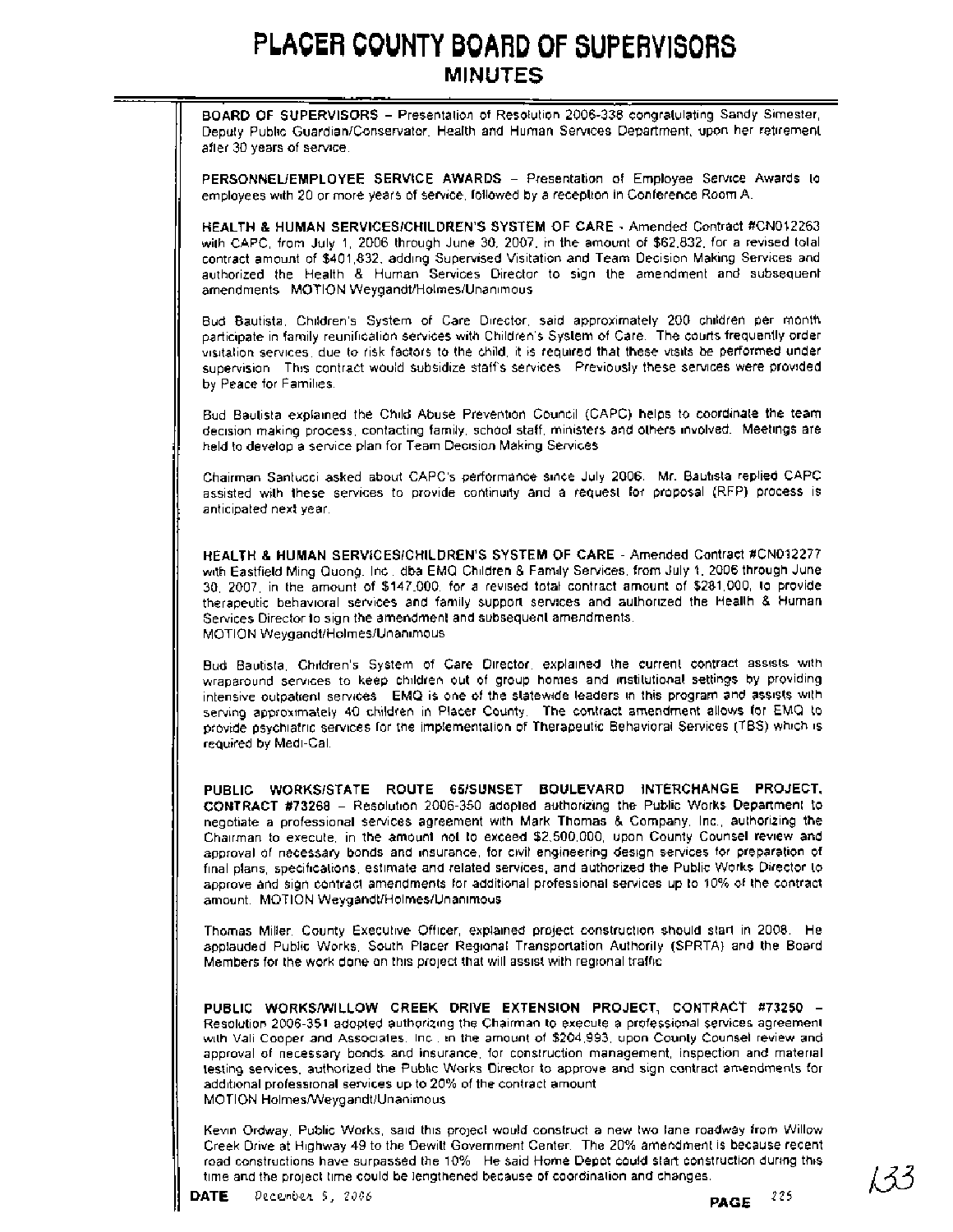-- COUNTY EXECUTIVE12007 LEGISLATIVEIREGULATORY PLATFORM - Adopted the 2007 LegislativelRegulatory Platform for Placer County; directed staff to pursue action items; directed the County Executive Officer to support or oppose legislation in accordance with the Platform and authorized staff to coordinate an advocacy program to support the goals and objectives of the 2007 Platform. MOTION Holmes/Weygandt/Unanimous

Mary Herdegen, County Executive Office, thanked the Board and elected officials for their support of<br>the ladvocacy liprogram. She lireviewed the County's lipsit lyear legislative lactivities and She reviewed the County's past year legislative activities and accomplishments. At the State level, the County was active during the budget negotiations and legislative sesslon on a number of topics. With the passage of Assembly Bill (AB) 1634, Placer County will receive reimbursement of \$390,000 for the November 2004 special election AB1859 allows for the continuation of our Health and Human Services Integrated Services Pilot Program. At the Federal Level, advocacy efforts in support of Board priorities have assisted the County in obtaining more than \$100 million In Federal earmarks over the past ten years. This year, the County has \$3.3 million pending in Federal House Appropriations. The proposed platform is composed of the County's overall legislative principles for 2007 and specrfic state and federal proposals. Ms. Herdegen highlighted two state legislative efforts planned for 2007 seeking legislation that protects and provides for Placer County's fair share of the State Infrastructure Bond Funding and supporting legislation that provides continued or increased funding for all state mandated programs. This year, in addition to the carryover items, the county is requesting funding for the Foresthill Roadside Repair Project, Placer County Conservation Plan Phase 1 - to offset the ultimate costs that landowners need to pay for mitigation land, and a new Sheriff's helicopter.

Don Peterson, State Advocate, spoke about AB1859 known as the "Placer Model". He said one of the biggest Items in the platform this year will be the allocation of the infrastructure bonds. The State of California will have a large amount of bonds issued in 2007. Mr. Peterson said he will be involved in drafting the allocation language to be able to represent Placer County for the flood, housing and transportation bonds. Legislature has made it clear that the members intend to play a major roll in determining how the monies will be spent without specifying individual projects. There are policy measures that will be discussed when it is determined how the money will be spent on the bond measures. He gave an example of "Self Help Counties." He said there is not enough money in Proposition 1E (Flood Control Bond Measure) and Proposition 84 (Clean Water, Parks and Coastal Protection Act - protection from floods) for every county that was affected by the floods.

Richard Gold, Holland & Knight LLP, Federal Advocate, spoke about the Federal agenda and the impacts of change with a Democratic majority in the House and Senate. He said, to date, Congress has only passed two of the twelve Federal Appropriations Bills. Congress will have to come back in January to reintroduce the bills to the new Congress and finalize the process. These are the bills that involve Placer County. Mr. Gold reviewed Walerga Road (\$500,000) and the Sheriff's Technology Program (estimated at \$750,000). Priorities for next year are moving forward including the Sub Regional Wastewater Treatment Facility and they are working in support of the Wildfire and Biomass Program, Walerga Road, Phase 2 of the Children's Emergency Center, Auburn Folsom Road widening, and Foresthill Road Slide Repair Project. The funding for a helicopter acquisition has been added but it will be a challenge to get approval.

Mary Herdegen said staff would be meeting this afternoon to discuss some of the Bond Measures. Next week staff will meet with another Advocacy Firm to discuss Proposition 84. Richard Gold and Don Peterson thanked the Board for its effort and hard work.

COUNTY EXECUTIVEILEGISLATIVE PLATFORMIADVOCACY SERVICES - Approved contract for Federal advocacy services with the firm of Holland 8 Knight, LLP, in the amount of \$144,000, for a 12 month period beginning January 1, 2007, and authorized the County Executive Officer to approve contract for State advocacy services with Peterson Consulting, Inc., for the same time period, in an amount not to exceed \$46,411. MOTION Kranz/HolmeslUnanimous

Mary Herdegen, County Executive Office, pointed out that there are other Placer County advocacy firms providing for specific services and staff is working to extend the contracts.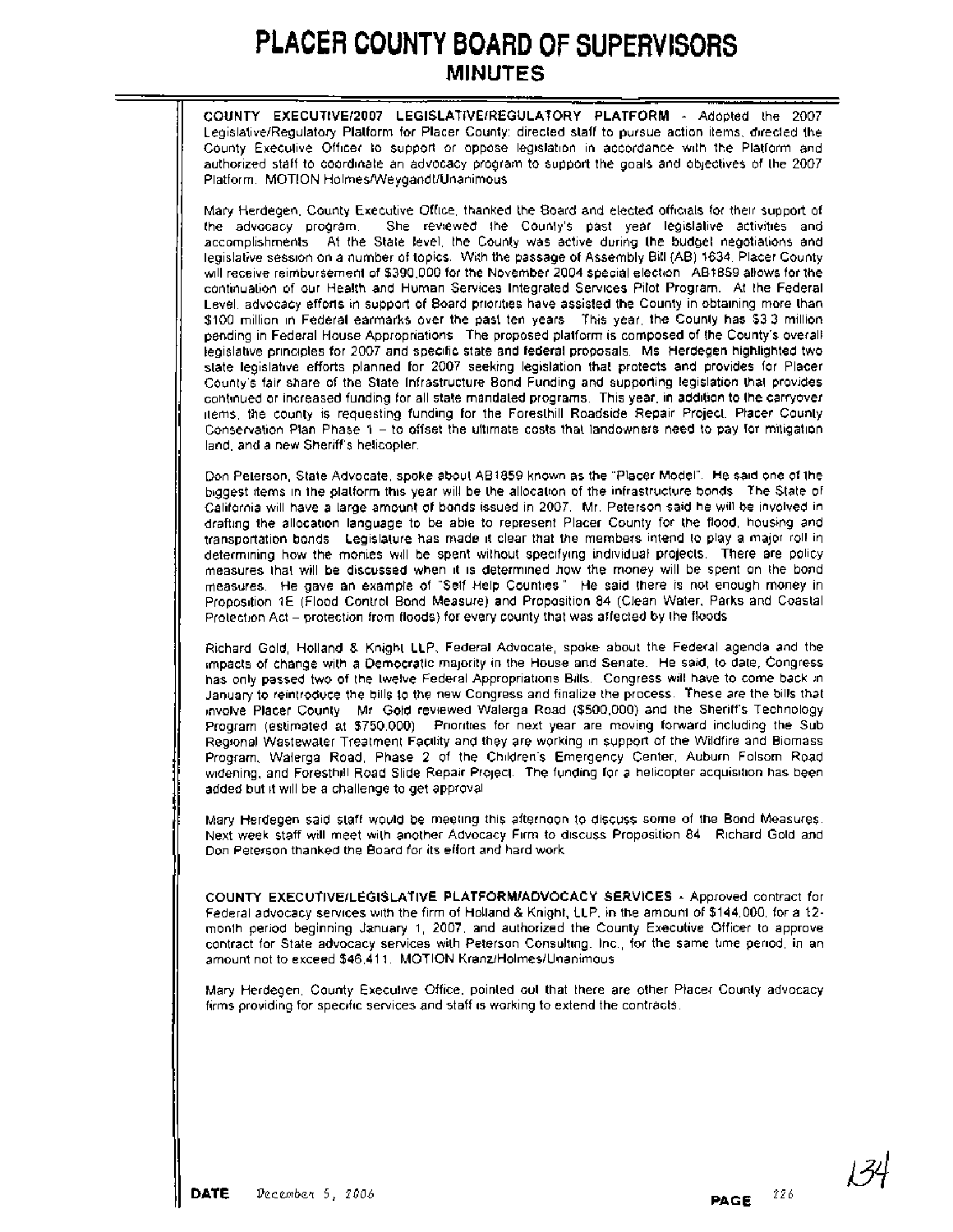